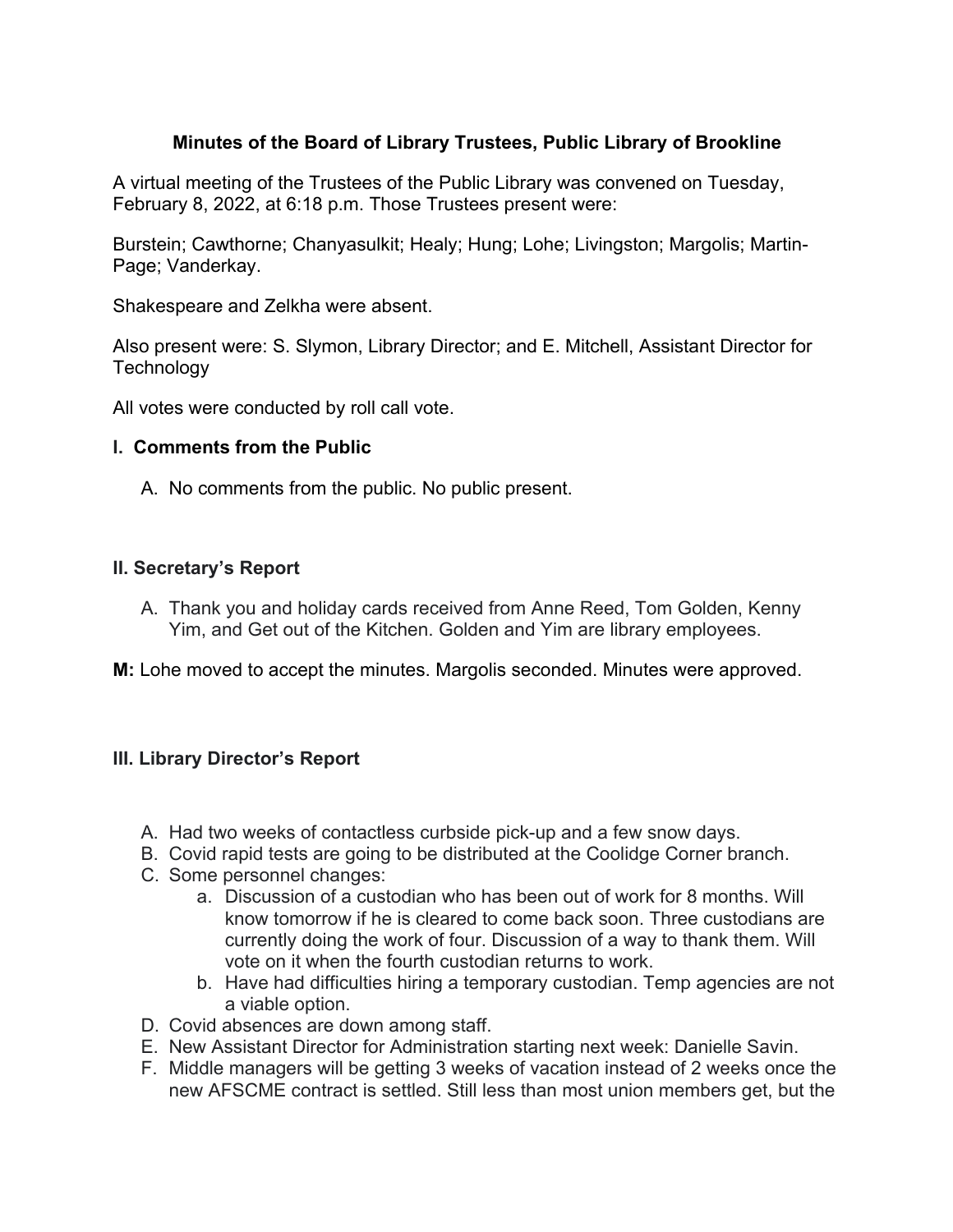change will make us more competitive.

- G. Trial date for the Karimi lawsuit will be in April. The lawsuit is a discrimination lawsuit against the Town & Library by a former employee who has filed multiple lawsuits and grievances. Once this is resolved, the understanding is that there are no further avenues for grievance or litigation.
- H. Accident on library property on Sunday, February 6th. A DPW plow driver hit a Bobcat driven by another DPW employee. Concern was expressed for the Bobcat driver who was injured. A library bench and light post were also damaged.
- I. Thank you to Emily Mitchell for acting as interim director. Thank you to other department heads and staff as well for making Director Slymon's absence and return run smoothly.

## **IV. Treasurer's Report**

- A. Lohe gave the half year budget report. Some funds are untouched and some funds, like the chair's discretionary fund, are going over what was budgeted. Both were reduced a few years ago when endowment funds were down. Trustees to consider reallocating funds for the next fiscal year.
- B. Lohe reported from the Investment Committee meeting. The market is down by 4% so endowment is down from 5.3 to 5 million. Return will be low this year. The final endowment numbers are calculated based on March's investment report.
- C. The Staff Appreciation Committee has \$3,550 to spend on staff appreciation for the rest of the fiscal year, through June.

#### **V. Trustee Committee Reports**

- A. Programming Committee Report: Holding off on Brookline Reads until there are fewer Covid concerns.
- B. Staff Appreciation Committee is in the process of getting gift cards for the staff.

#### **VI. Old and New Business**

- A. Burstein proposed adding a book gift to the motion passed at December's meeting for honoring retiring trustees for ten or more years of service. The gifted book would include a book plate matching the ones put in library books to honor them. Lohe requested a financial limit put on the gift. Livingston reported that material gifts versus more ceremonial recognition were discussed by the Honors Committee, and they decided against a physical gift.
- B. Budget Amendments:
	- a. Last meeting Trustees discussed filing a budget amendment at Town